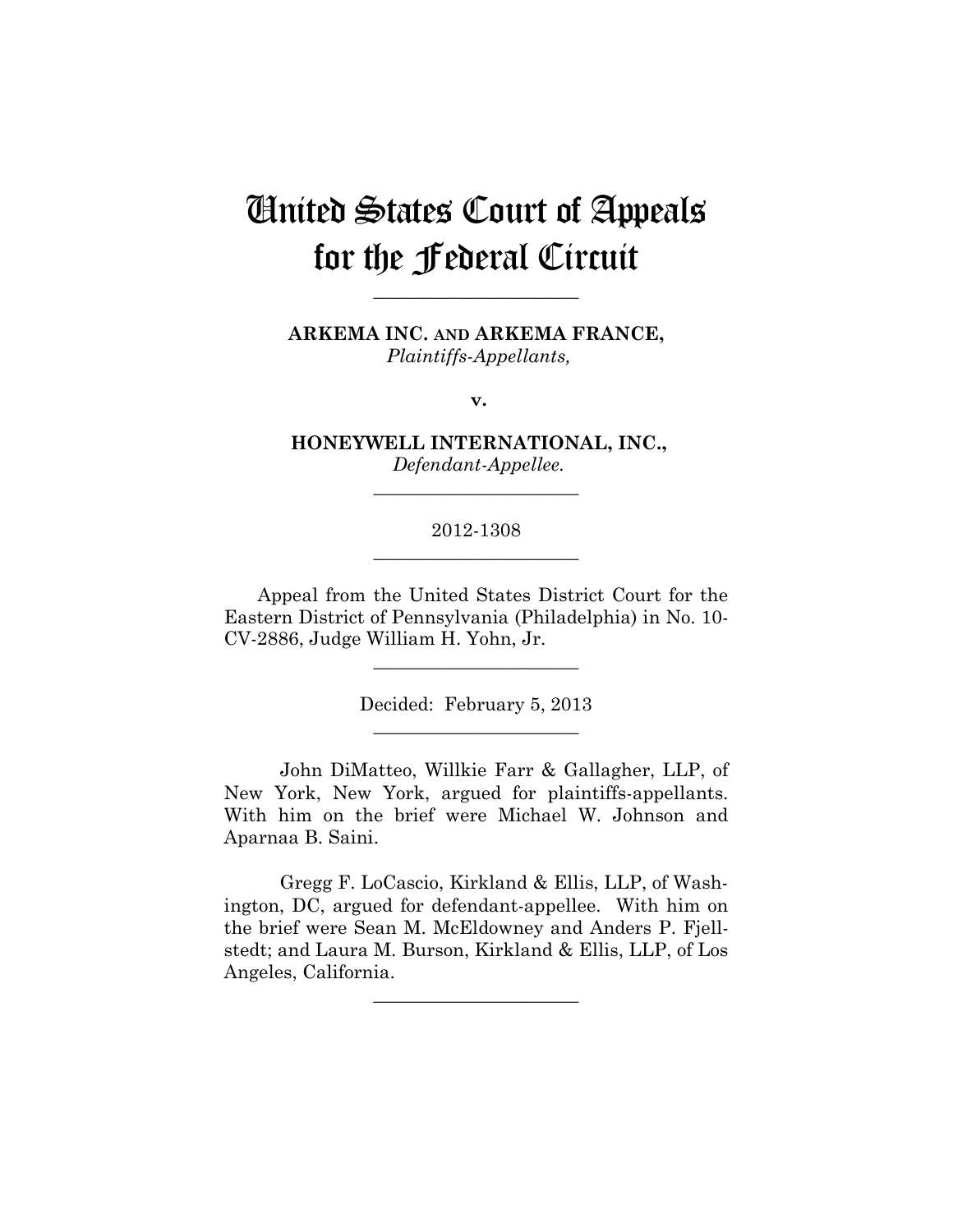## Before DYK, PLAGER, and O'MALLEY, *Circuit Judges.*

# DYK, *Circuit Judge*.

Defendant Honeywell International, Inc. ("Honeywell") and plaintiffs Arkema Inc. and Arkema France ("Arkema") compete in the manufacture and sale of automotive refrigerants. Honeywell owns United States Patent No. 8,033,120 ("the '120 patent") and United States Patent No. 8,065,882 ("the '882 patent"). Arkema sought a declaratory judgment that by entering into contracts to supply HFO-1234yf ("1234yf"), a nextgeneration automotive refrigerant, to automobile manufacturers for use in automobile air conditioning systems, it would not incur liability as an indirect infringer under the '120 and '882 patents, which cover methods of using 1234yf in automobile air conditioning systems.

The district court refused to entertain Arkema's request for declaratory judgment, denying Arkema's motion to supplement its complaint to add declaratory claims with respect to the '120 and '882 patents on the grounds that there was no justiciable controversy.

We find that the district court erred in its determination that there is no justiciable controversy, and reverse the district court's denial of Arkema's motion to supplement. We remand for further proceedings consistent with this opinion.

#### **BACKGROUND**

Before the mid-2000s, automobile manufacturers used a refrigerant called R-134a for automobile air conditioners. In 2006, global warming concerns prompted the European Union to enact new regulations requiring automobiles to use refrigerants with low "global warming potential." The regulations apply to all new automobile platforms beginning in 2013 and to all new automobiles by 2017. The United States has not yet adopted similar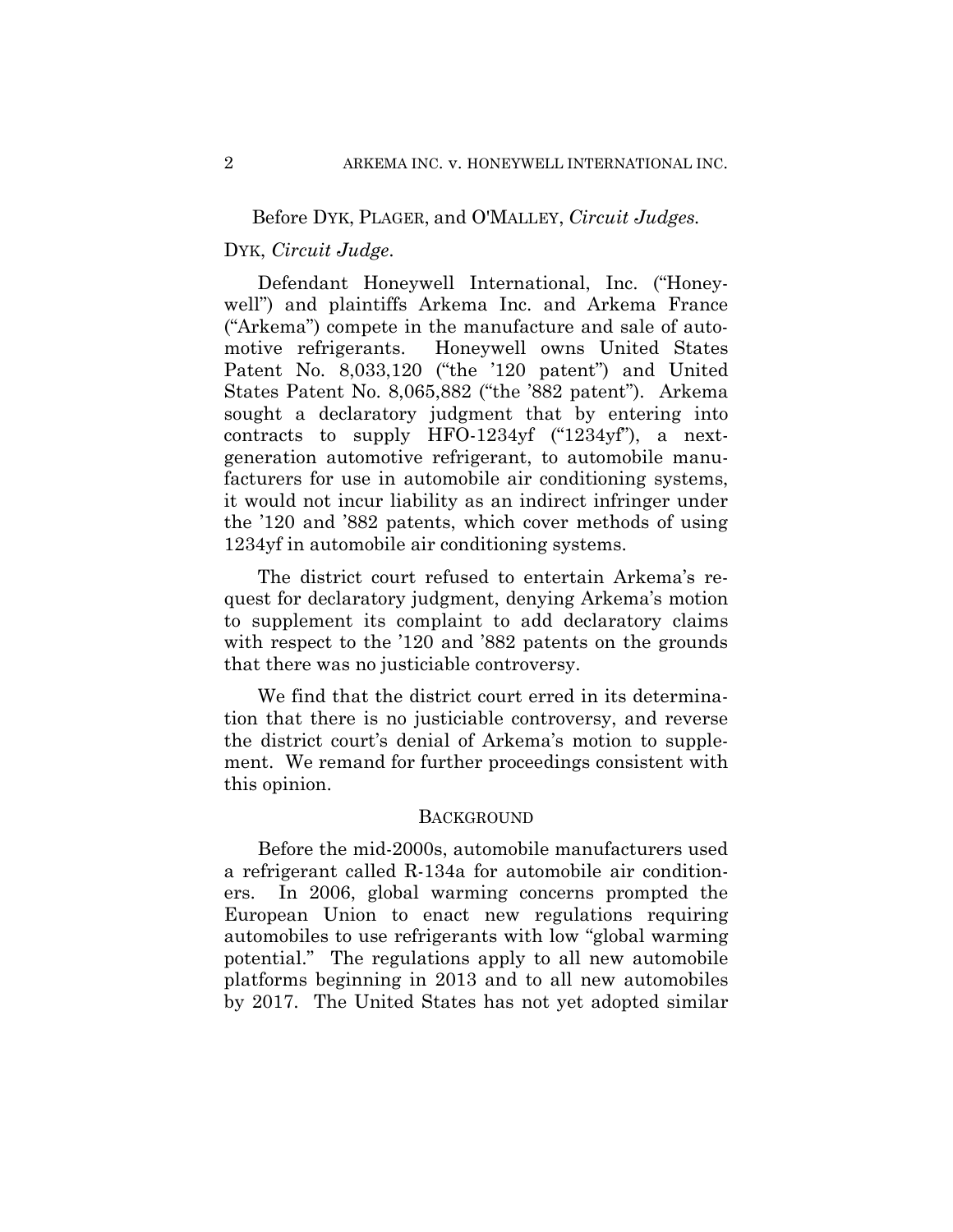regulations, but U.S. and foreign automobile manufacturers are both transitioning to 1234yf, which has a low global warming potential, and has become "remarkably successful," according to Honeywell's expert, Thomas R. Varner.1 J.A. 376. Automobile manufacturers are already signing long-term contracts to purchase 1234yf. Both Arkema and Honeywell wish to supply the industry with 1234yf, and both have invested substantial resources in the production of 1234yf. Arkema has already built a manufacturing facility for 1234yf in France and has plans to build another facility to meet growing demand. Honeywell has a plant in New York and is developing a much larger facility in Louisiana. Arkema is concerned that if it enters into supply contracts it will indirectly infringe Honeywell's patents.

Honeywell owns a number of patents relating to 1234yf. United States Patent No. 7,534,366 ("the '366 patent") claims a heat transfer composition combining 1234yf with a polyalkylene glycol lubricant. Claim 1 reads:

1. A heat transfer composition for use in an air conditioning system comprising:

 $\overline{a}$ 

(a) at least about 50% by weight of [1234yf] having no substantial acute toxicity; and

<sup>&</sup>lt;sup>1</sup> Although there are other refrigerants with low global warming potential**,** Arkema alleges that 1234yf "has become the de facto standard refrigerant in Europe and the United States." First Supp. Compl. 2, *Arkema, Inc. v. Honeywell Int'l, Inc.*, No. 10-CV-2886 (E.D. Pa. Dec. 15, 2011), ECF No. 58-1. There is no dispute that there is substantial demand for 1234yf. Varner testified that "[t]here is extensive evidence of demand for [1234yf] among automobile manufacturers," and that "[t]his demand exists even though there is currently no regulatory requirement mandating its use." J.A. 370-71.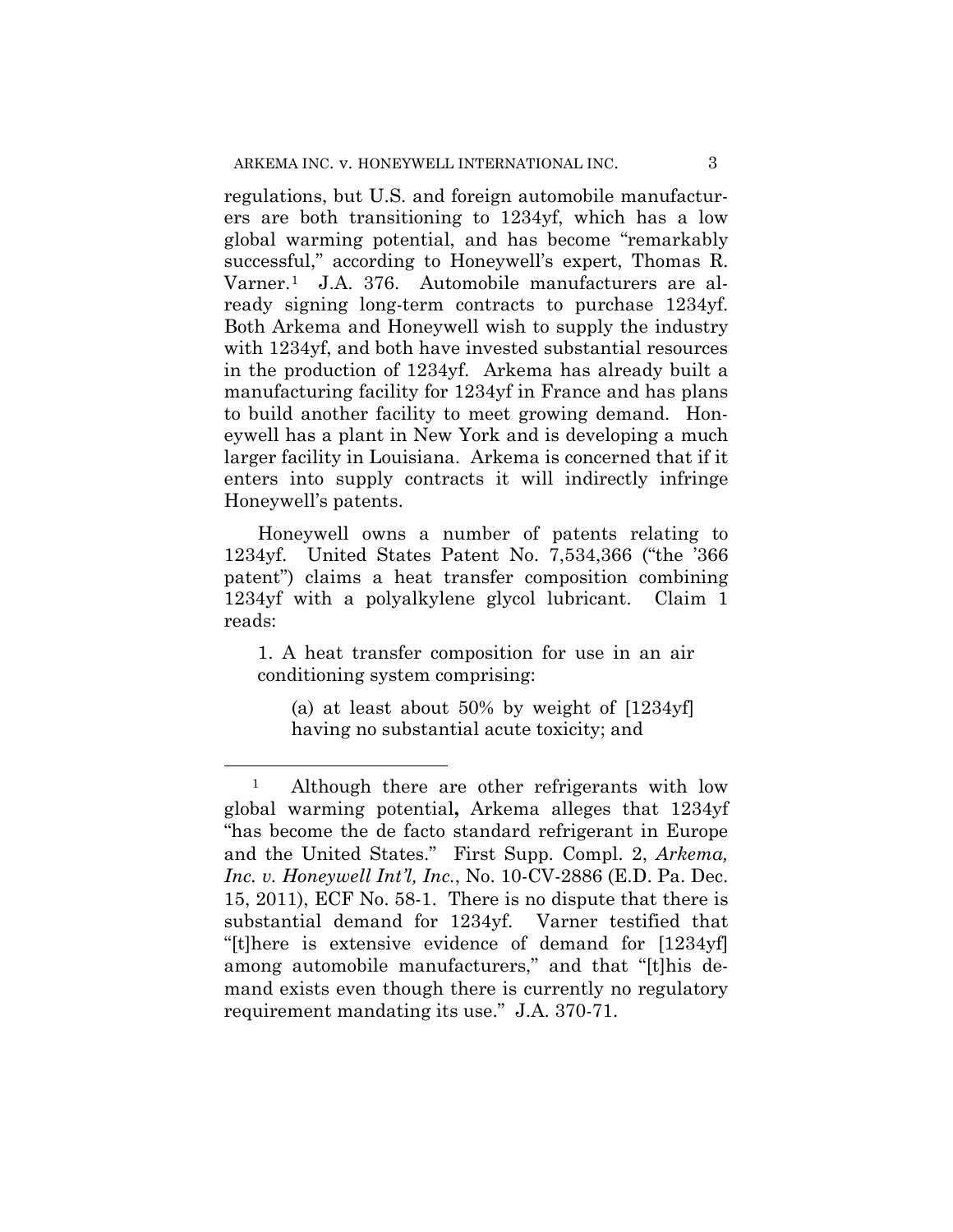(b) at least one poly alkylene glycol lubricant in the form of a homopolymer or co-polymer consisting of 2 or more oxypropylene groups and having a viscosity of from about 10 to about 200 centistokes at about 37° C.

'366 patent col. 13 ll. 37-45. Polyalkylene glycol lubricants are part of the heat transfer composition in almost all automobile air conditioning systems. Similarly, United States Patent No. 7,279,451 ("the '451 patent") claims a heat transfer composition including 1234yf with a sufficiently low global warming potential.<sup>2</sup> '451 patent col. 17 l. 57 to col. 18 l. 8.

Most pertinent here, Honeywell also owns U.S. patents directed to methods of using 1234yf. The '120 patent, which claims priority to the '366 patent, is directed to a method of cooling air using 1234yf combined with a lubricant.<sup>3</sup> Claim 1, which is representative, reads:

1. A method of cooling air comprising:

(a) providing a heat transfer fluid comprising at least one lubricant and [1234yf]; and

(b) cooling said air by vaporizing said refrigerant by causing heat to be transferred from the air being cooled to said heat transfer fluid.

<sup>2</sup> Some claims of the '451, '120, and '882 patents are not limited to 1234yf; they include claim limitations directed to genuses of compounds of which 1234yf is a member. Because only 1234yf is at issue in this appeal, we refer to such broader claims as being directed to 1234yf even though they are not limited to it.

The '120 patent is currently the subject of an inter partes reexamination proceeding initiated by a third party.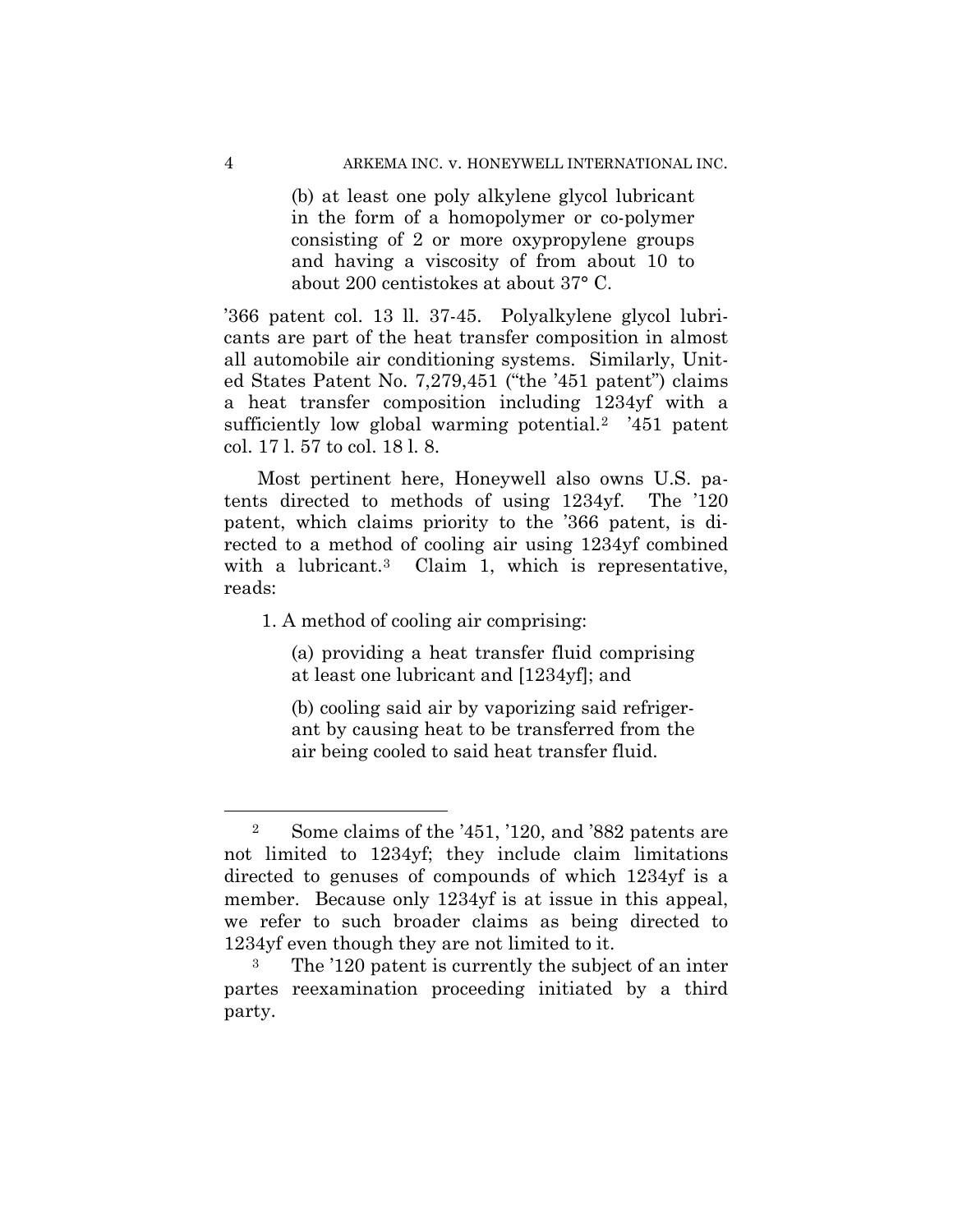'120 patent col. 13 ll. 14-34. Similarly, the '882 patent claims priority to the '451 and '366 patents, and covers methods of cooling air in an automobile with 1234yf. Claim 1 reads:

1. A method of transferring heat to or from a fluid or body to provide cooling of air in an automobile, said method comprising:

(a) providing a heat transfer system comprising an automobile air conditioning system;

(b) providing in said system a heat transfer composition comprising at least one lubricant and [1234yf].

'882 patent col. 17 ll. 33-56. Honeywell also owns European Patent No. 1,716,216, which is a counterpart to Honeywell's U.S. patents on 1234yf and includes method claims.

In November 2009, Honeywell filed suit against Arkema for infringement of the European patent based on Arkema's offers to sell 1234yf in Germany. In June 2010, Arkema brought suit against Honeywell in the United States District Court for the Eastern District of Pennsylvania, seeking declaratory judgment that the '451 and '366 composition patents were invalid and not infringed by Arkema's plans to supply U.S. automobile manufacturers with 1234yf.4 Honeywell counterclaimed, asserting

<sup>4</sup> During this litigation and prior to this appeal, the United States Patent and Trademark Office rejected all claims of the '451 patent during an inter partes reexamination proceeding. Honeywell then gave Arkema a covenant not to sue on the '451 patent, and the district court dismissed both parties' claims directed to the '451 patent. The '366 patent remains a part of the litigation before the district court, which was stayed pending disposition of this appeal.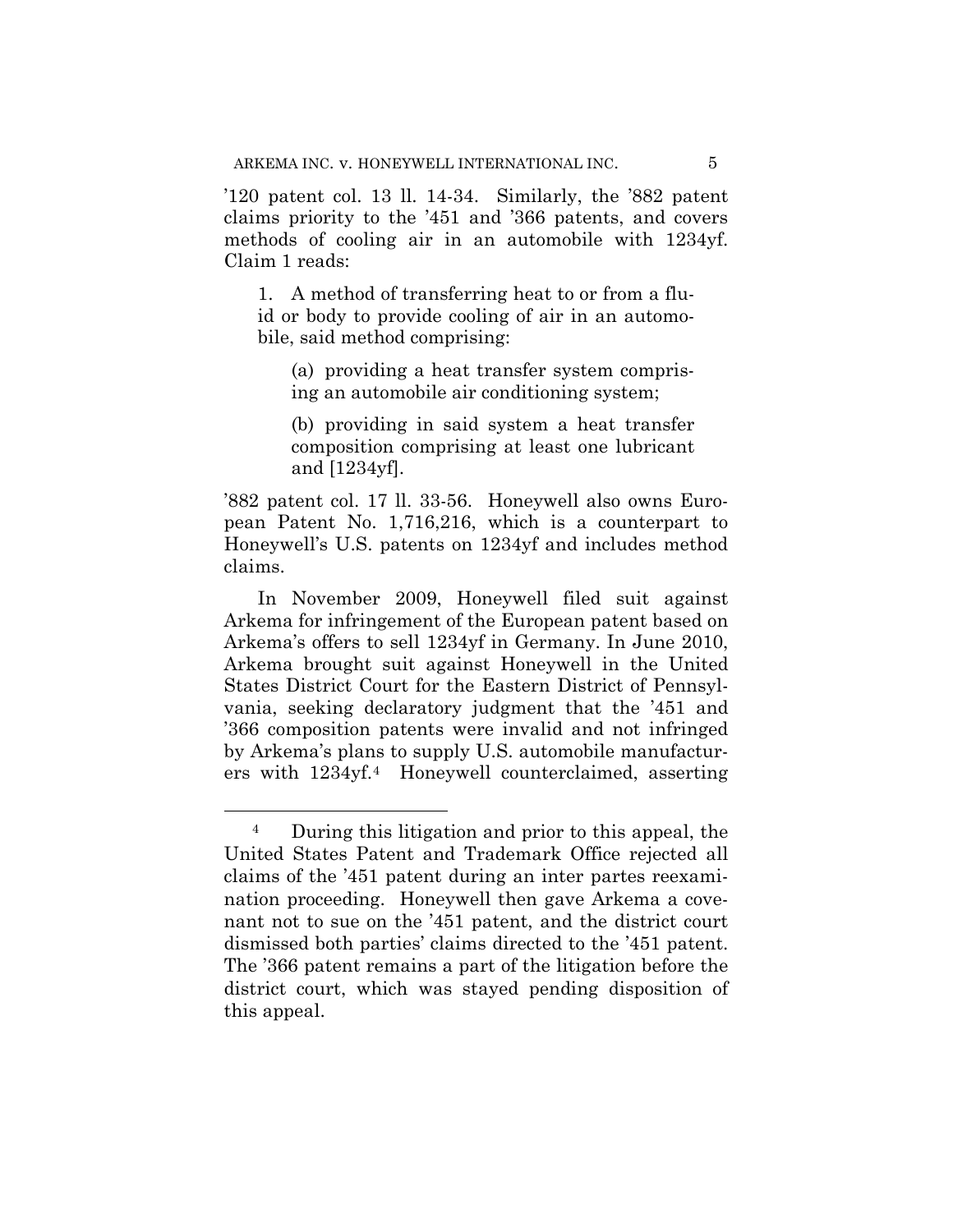that Arkema's sale and offer for sale of 1234yf in the United States constituted infringement of both patents. Honeywell specifically alleged (and Arkema admitted) that Arkema "has sought, and continues to seek, to compete with Honeywell for supplying 1234yf to automobile manufacturers in the U.S.," and that Arkema is "aware that U.S. automobile manufacturers purchase . . . 1234yf primarily or exclusively for use in automobile air conditioning systems." Def.'s Answer, Affirmative Defenses and Countercls. at 15, *Arkema, Inc. v. Honeywell Int'l, Inc.*, No. 10-CV-2886, (E.D. Pa. Aug. 20, 2010), ECF No. 10 ("Honeywell Answer"). While the suit was in discovery, Honeywell obtained the '120 and '882 patents. Arkema then moved to supplement its complaint to seek declaratory judgment of non-infringement and invalidity as to the '120 and '882 patents, fearing liability under those patents should it proceed with plans to sell 1234yf to U.S. automobile manufacturers.

On February 3, 2012, the district court denied Arkema's motion to supplement. *Arkema, Inc. v. Honeywell Int'l, Inc.*, No. 10-CV-2886, 2012 WL 360189, at \*1 (E.D. Pa. Feb. 3, 2012). Although the district court found that there would be no undue prejudice to Honeywell if Arkema were permitted to supplement its complaint, the district court found that Arkema's new claims did not present an Article III case or controversy. *Id.* at \*2 n.5. As a result, the district court concluded that those claims could not survive a motion to dismiss and that supplementation would therefore be futile. *Id.* at \*3. The district court concluded that Arkema could not be charged with directly infringing the '120 and '882 patents because, as a mere supplier, Arkema had no plans to use 1234yf in any manner that could directly infringe those patents, which cover only methods of using 1234yf. *Id.* at \*4. As for indirect infringement, the district court concluded that Arkema "is not currently or imminently in danger of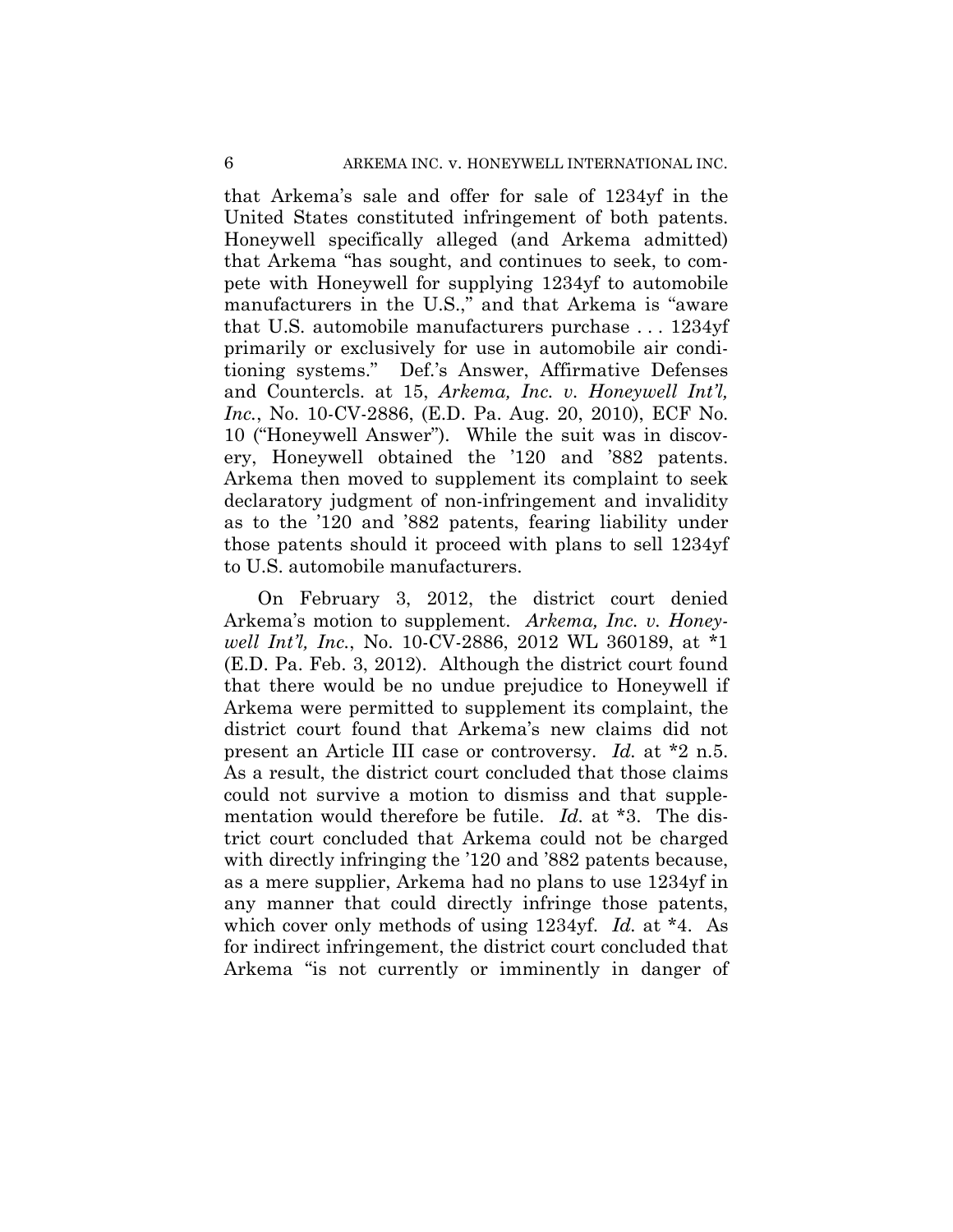facing liability for contributory infringement or induced infringement." *Id.* at \*5.

On March 8, 2012, with the agreement of both parties, the district court certified its order denying Arkema's motion to supplement as a final judgment appealable under Fed. R. Civ. P. 54(b). Order, *Arkema, Inc. v. Honeywell Int'l, Inc.*, No. 10-CV-2886 (E.D. Pa. Mar. 8, 2012), ECF No. 80. Arkema timely appealed. We have jurisdiction under 28 U.S.C. § 1295(a)(1).

## **DISCUSSION**

The district court's denial of Arkema's motion to supplement its complaint was based on its conclusion that Arkema's supplemental claims were not justiciable. We review that legal conclusion de novo. *Teva Pharms. USA, Inc. v. Novartis Pharms. Corp.*, 482 F.3d 1330, 1335-36 (Fed. Cir. 2007). Arkema bears the burden of proving the existence of an Article III case or controversy. *See Arris Grp., Inc. v. British Telecommc'ns PLC*, 639 F.3d 1368, 1373 (Fed. Cir. 2011).

The Declaratory Judgment Act provides that "[i]n a case of actual controversy within its jurisdiction, . . . any court of the United States, upon the filing of an appropriate pleading, may declare the rights and other legal relations of any interested party seeking such declaration, whether or not further relief is or could be sought." 28 U.S.C. § 2201(a). In authorizing this procedure, Congress recognized that declaratory judgment is "especially useful in avoiding the necessity . . . of having to act at one's peril or to act on one's own interpretation of his rights, or abandon one's rights because of a fear of incurring damages." S. Rep. No. 73-1005, at 2-3 (1934). Thus, the Supreme Court has held that Article III does not require that a landowner "bet the farm" by risking forfeiture of his land before challenging the constitutionality of a state

I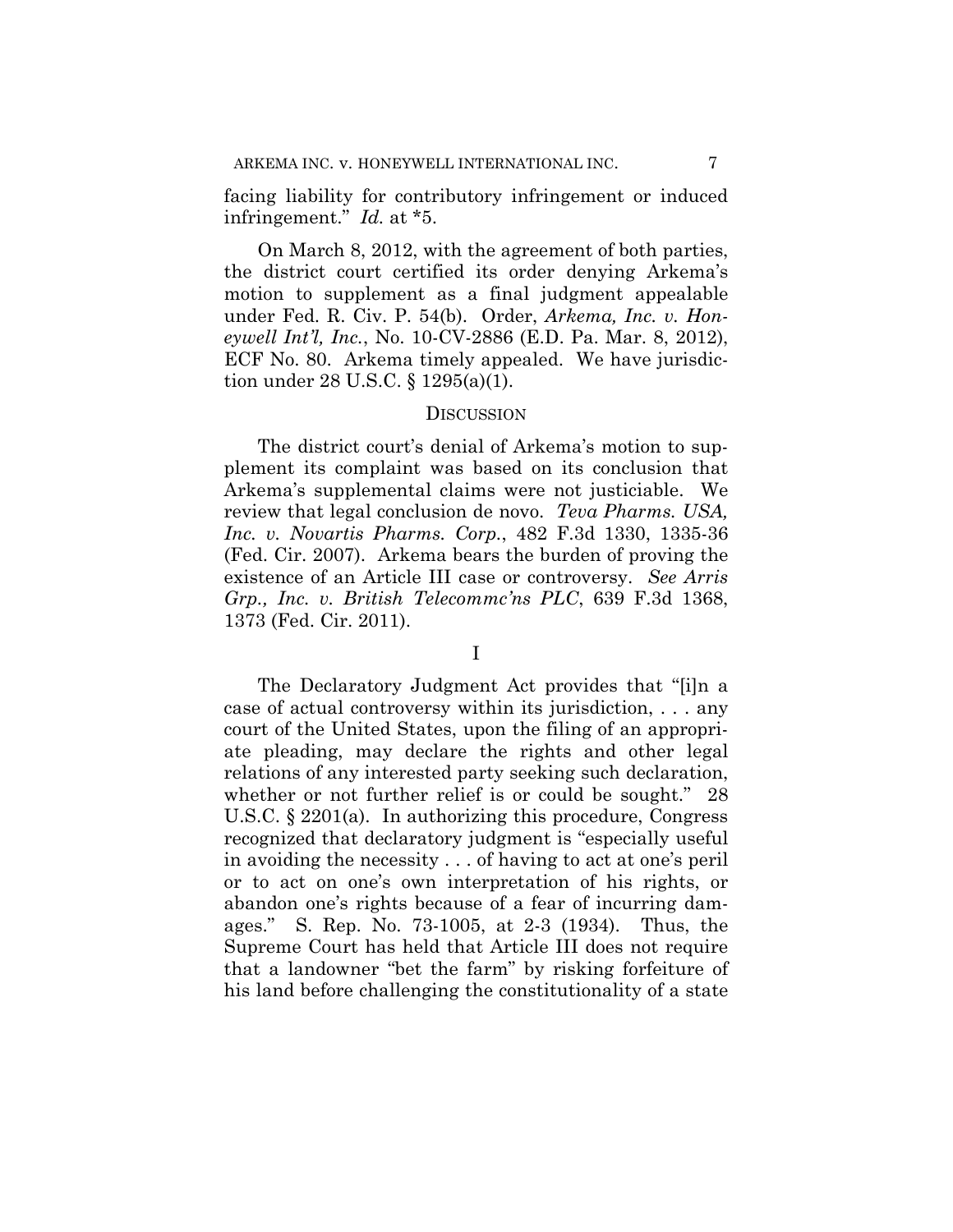anti-alien land law. *See Terrace v. Thompson*, 263 U.S. 197, 216 (1923). Nor does Article III require an individual to risk prosecution under state criminal trespass laws before seeking declaratory judgment of his rights. *Steffel v. Thompson*, 415 U.S. 452, 454 & n.1, 459 (1974).

The Supreme Court's most pertinent decision is *MedImmune, Inc. v. Genentech, Inc.*, 549 U.S. 118 (2007). There, the Court held that Article III did not require a patent licensee to cease payment under the license in order to seek declaratory judgment of the patent's invalidity. *Id.* at 128, 137. The Court reiterated that the proper test of when an action for declaratory judgment presents a justiciable controversy is "whether the facts alleged, under all the circumstances, show that there is a substantial controversy, between parties having adverse legal interests, of sufficient immediacy and reality to warrant the issuance of a declaratory judgment." *Id.* at 127 (quoting *Md. Cas. Co. v. Pac. Coal & Oil Co.*, 312 U.S. 270, 273 (1941)). The Court also made clear that this test is satisfied when the declaratory judgment plaintiff is put "to the choice between abandoning his rights or risking prosecution." *Id.* at 129. Thus, the Court held that "[t]he rule that a plaintiff must destroy a large building, bet the farm, or . . . risk treble damages . . . before seeking a declaration of its actively contested legal rights finds no support in Article III." *Id.* at 134. In other words, a declaratory judgment is "an alternative to pursuit of the arguably illegal activity." *Id.* at 129 (quoting *Steffel*, 415 U.S. at 480 (Rehnquist, J., concurring)). Following *MedImmune*, we have held that "Article III jurisdiction may be met where the patentee takes a position that puts the declaratory judgment plaintiff in the position of either pursuing arguably illegal behavior or abandoning that which he claims a right to do." *SanDisk Corp. v. STMicroelectronics, Inc.*, 480 F.3d 1372, 1381 (Fed. Cir. 2007).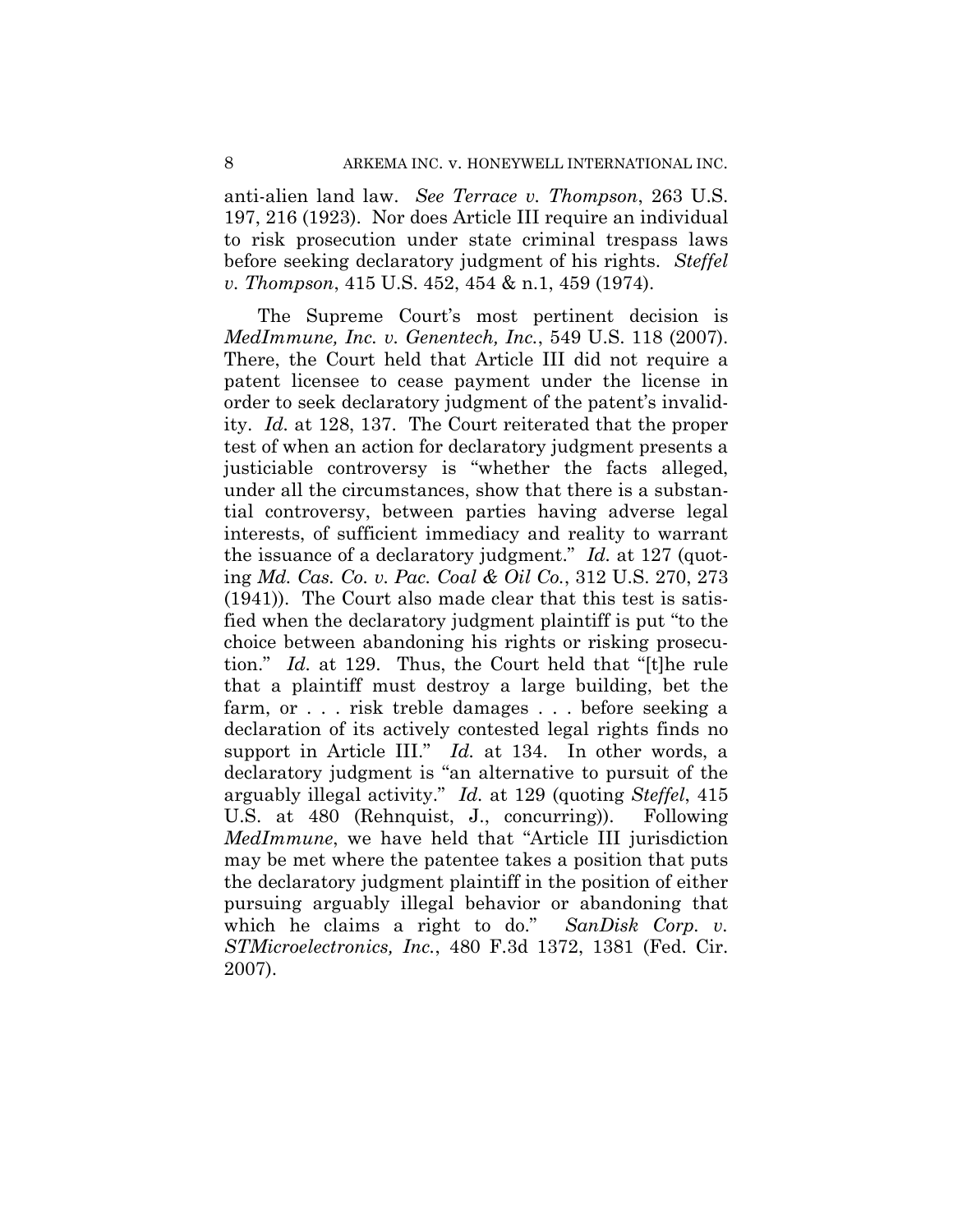II

On its face, this is a quintessential example of a situation in which declaratory relief is warranted. The relevant facts are not in dispute. Arkema has concrete plans for offering 1234yf to automobile manufacturers for use in automobile air conditioning systems and now desires to enter into contracts with automobile manufacturers to supply 1234yf. However, if Honeywell's view of its patent coverage prevails, then proceeding with its plans would expose Arkema to significant liability. Indeed, Honeywell has made it clear that it will protect its patent rights against any such activity by Arkema. Honeywell has already asserted claims against Arkema in the United States for infringement of other patents covering the same technology and in Germany relating to Arkema's activities involving 1234yf and automobile air conditioning systems. There is far more here than a mere showing of "economic injury." Rather, Arkema is seeking a determination of a legal right under the method patents covering its own activities. There is a controversy between Arkema and Honeywell as to legal rights in the 1234yf technology.

#### III

The district court nevertheless concluded that there was no justiciable controversy. We disagree. First, the district court determined that "Arkema has neither alleged nor offered evidence that an Arkema customer has committed an act of direct infringement," relying on our decision in *Arris*. *Arkema*, 2012 WL 360189, at \*5. To the extent that the district court suggests that there must actually be acts of direct infringement the district court is mistaken. While *Arris* found such accusations sufficient for declaratory judgment jurisdiction in a suit brought by a supplier, *Arris* did not set forth an overarching test for a supplier's standing to seek a declaratory judgment regarding its potential indirect infringement liability;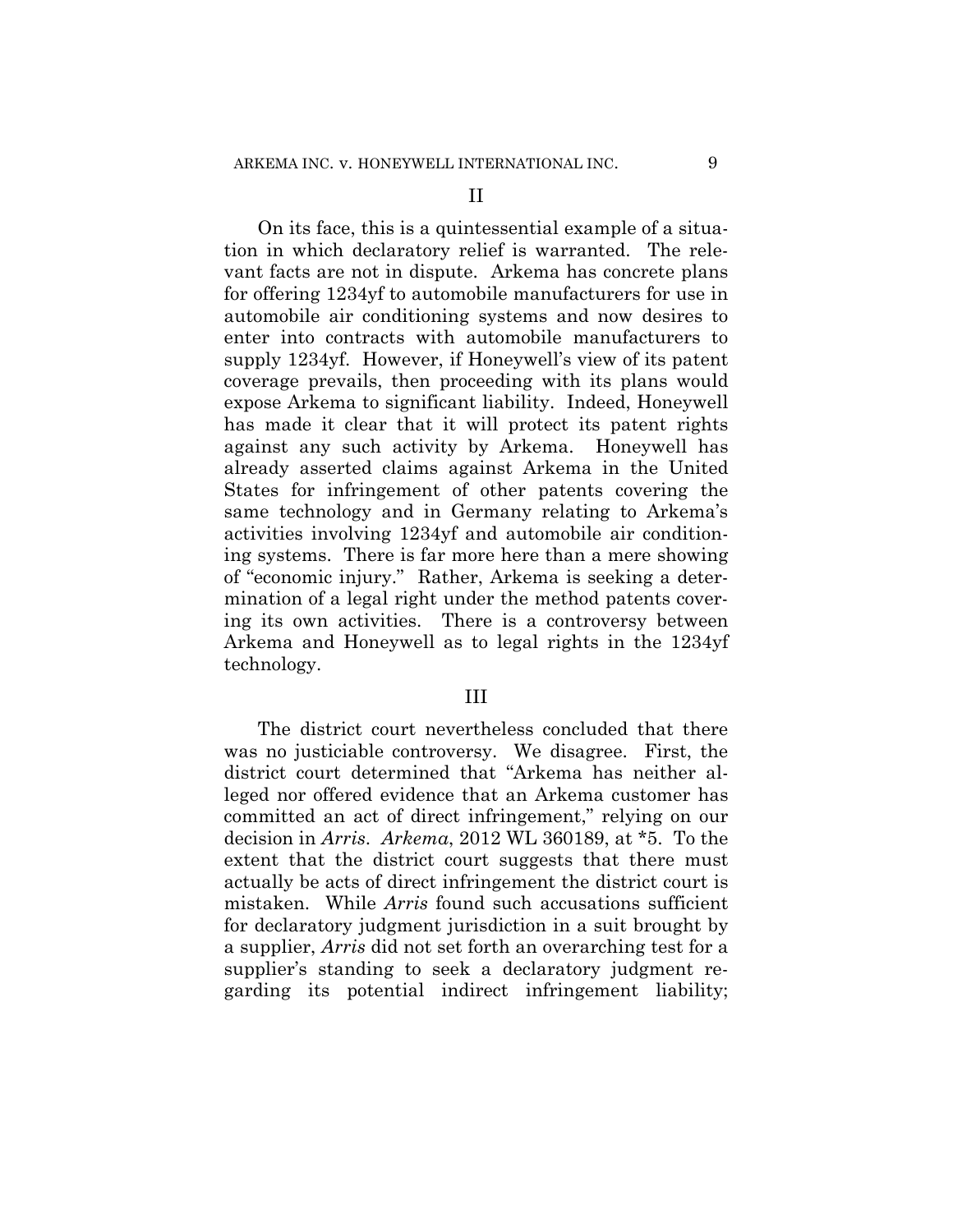rather, it identified circumstances that have been held *sufficient* (rather than necessary) for declaratory judgment jurisdiction. 639 F.3d at 1375. Nor is it necessary that a patent holder make specific accusations against either the potential direct infringers or Arkema. *Id.* at 1379; *ABB Inc. v. Cooper Indus., LLC*, 635 F.3d 1345, 1348 (Fed. Cir. 2011) ("A specific threat of infringement litigation by the patentee is not required to establish jurisdiction.").

Even the district court appeared to agree that actual direct infringement is not required. The court concluded that:

While specific infringing acts are not necessary for declaratory-judgment jurisdiction where there is specific planned activity, Arkema has not shown that its specific planned activity (supplying [1234yf]) may subject it to liability for indirect infringement. Arkema has not adduced any evidence as to which potential customer will imminently commit an act of direct infringement, when this may happen, or how.

*Arkema*, 2012 WL 360189, at \*6 (citation omitted). The level of specificity required by the district court does not comport with our cases. There is no question that automobile manufacturers install air conditioners in the automobiles that they sell, that they test those air conditioners, and that the purchasers of those automobiles use the air conditioners. It is also undisputed that Arkema wishes to sell (and that manufacturers wish to purchase) 1234yf for use in those air conditioners, and that Honeywell's position is that use of 1234yf in automobile air conditioners infringes the method patents. There is thus no question that both the automobile manufacturers and their ultimate consumers will—in Honeywell's view infringe the method patents. There is no requirement that Arkema identify the particular manufacturers that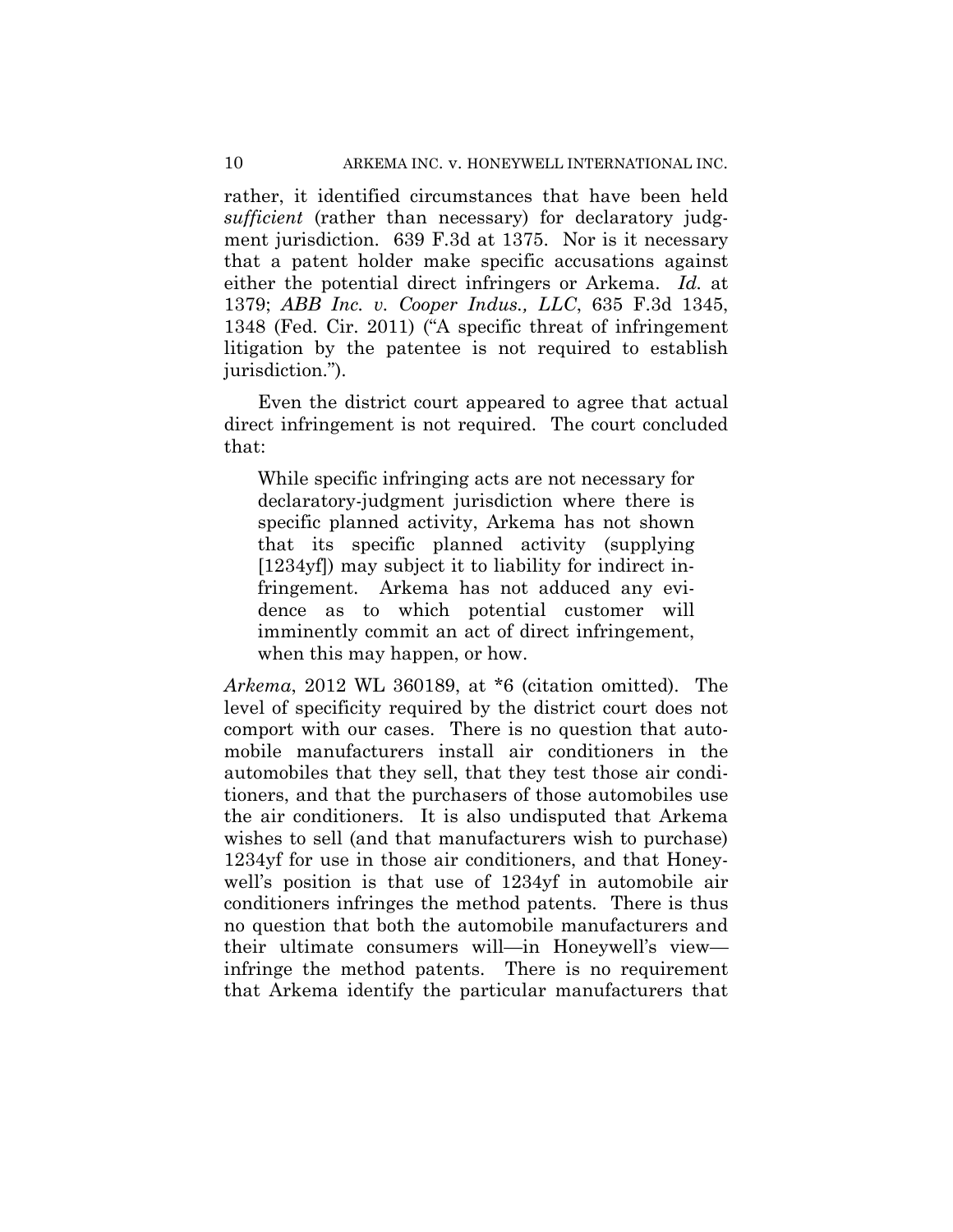will purchase the 1234yf or the particular automobile purchasers who will purchase the cars from the manufacturers, or the particular dates on which this will occur.

Nor is it necessary that Honeywell have directly accused Arkema of potential indirect infringement. Even under the now-discarded reasonable apprehension of suit test,5 it was well established that a sufficient controversy existed for declaratory judgment jurisdiction where the patentee had accused the declaratory judgment plaintiff of misappropriating the same technology in related litigation. *Goodyear Tire & Rubber Co. v. Releasomers, Inc.*, 824 F.2d 953, 955 (Fed. Cir. 1987) (patents issued during trade secret litigation regarding the same technology); *see also Vanguard Research, Inc. v. PEAT, Inc.*, 304 F.3d 1249, 1255 (Fed. Cir. 2002); *Teva*, 482 F.3d at 1344-45 ("Related litigation involving the same technology and the same parties is relevant in determining whether a justiciable declaratory judgment controversy exists on other related patents."). Here, Honeywell has accused Arkema of infringing its rights with respect to 1234yf in litigation over the closely related '366 patent and the European patent claiming methods of using 1234yf. This creates a sufficient affirmative act on the part of the patentee for declaratory judgment purposes. Furthermore, Honeywell has declined to grant Arkema a covenant not to sue on the '120 and '882 patents, which further suggests that there is an active and substantial controversy between the parties regarding their legal rights with respect to those patents. *Arris*, 639 F.3d at 1381; *see also Already, LLC v. Nike, Inc.*, 568 U.S. <u>\_\_\_</u> (2013) (slip op. at 5-6) (covenant not to

<sup>5</sup> While a declaratory judgment plaintiff is no longer required to demonstrate a reasonable apprehension of suit, *MedImmune*, 549 U.S. at 132 n.11; *SanDisk*, 480 F.3d at 1380, such a showing remains sufficient to establish jurisdiction. *Streck, Inc. v. Research & Diagnostic Sys., Inc.*, 665 F.3d 1269, 1282 (Fed. Cir. 2012).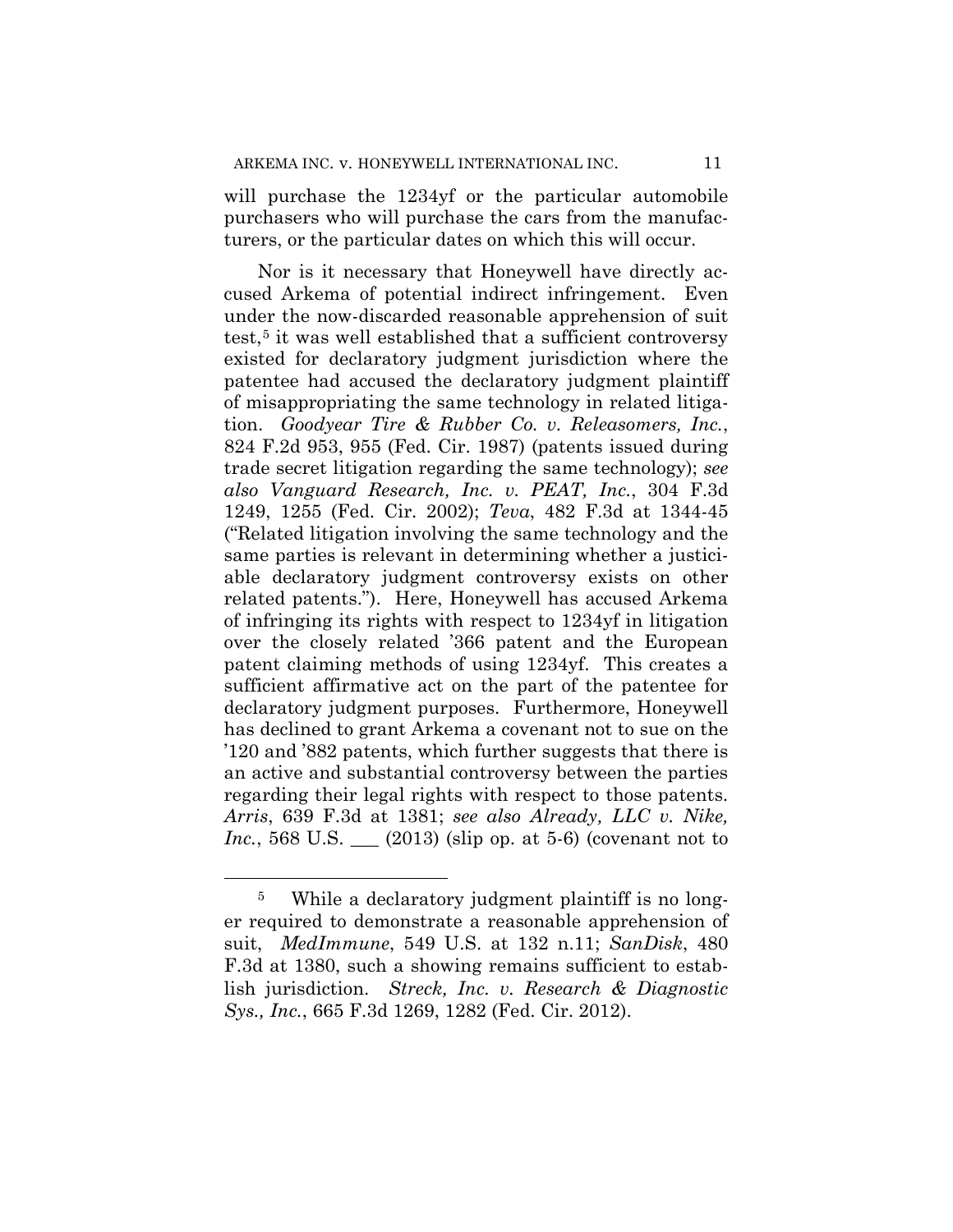sue was sufficient to moot Article III controversy because it broadly barred trademark infringement claim against the declaratory judgment plaintiff, its distributors, and its customers).

Second, the district court found that Arkema did not allege an adequate "specific planned activity" because "there are methods for using [1234yf] in an automobile air-conditioning system that will not infringe the method patents." *Arkema*, 2012 WL 360189, at \*6. On their face the method patents cover any use of 1234yf in an automobile air conditioner as part of a heat transfer composition (i.e., combined with a lubricant). *See* '120 patent col. 13 ll. 14-34; '882 patent col. 19 ll. 42-62. And at oral argument, Honeywell conceded that some claims of the '120 and '882 patents do not require a specific lubricant and that all known uses of 1234yf in an automobile air conditioning system require a lubricant. Thus, Honeywell admits that there are no known methods of using 1234yf in an automobile air conditioning system that do not at least arguably infringe its patents.<sup>6</sup>

In response to Arkema's interrogatories, Honeywell asserted that "Arkema knew that  $\lceil 1234 \text{yf} \rceil$  was especially

<sup>6</sup> There is also no dispute that Arkema's prospective customers will likely use 1234yf with a polyalkylene glycol lubricant, as some claims require. Honeywell specifically alleged that Arkema's customers would "purchase 1234yf primarily or exclusively for use with certain lubricants," Honeywell Answer 16, and its expert testified that "Polyalkylene Glycol[] is the type of lubricant that is generally used in belt-driven automobile air conditioning systems." J.A. 292. Likewise, Arkema states that "automobile manufacturers will use polyalkylene glycol, the standard lubricant in the industry, in, at least, the vast majority of their air conditioning systems." Appellant's Br. 25.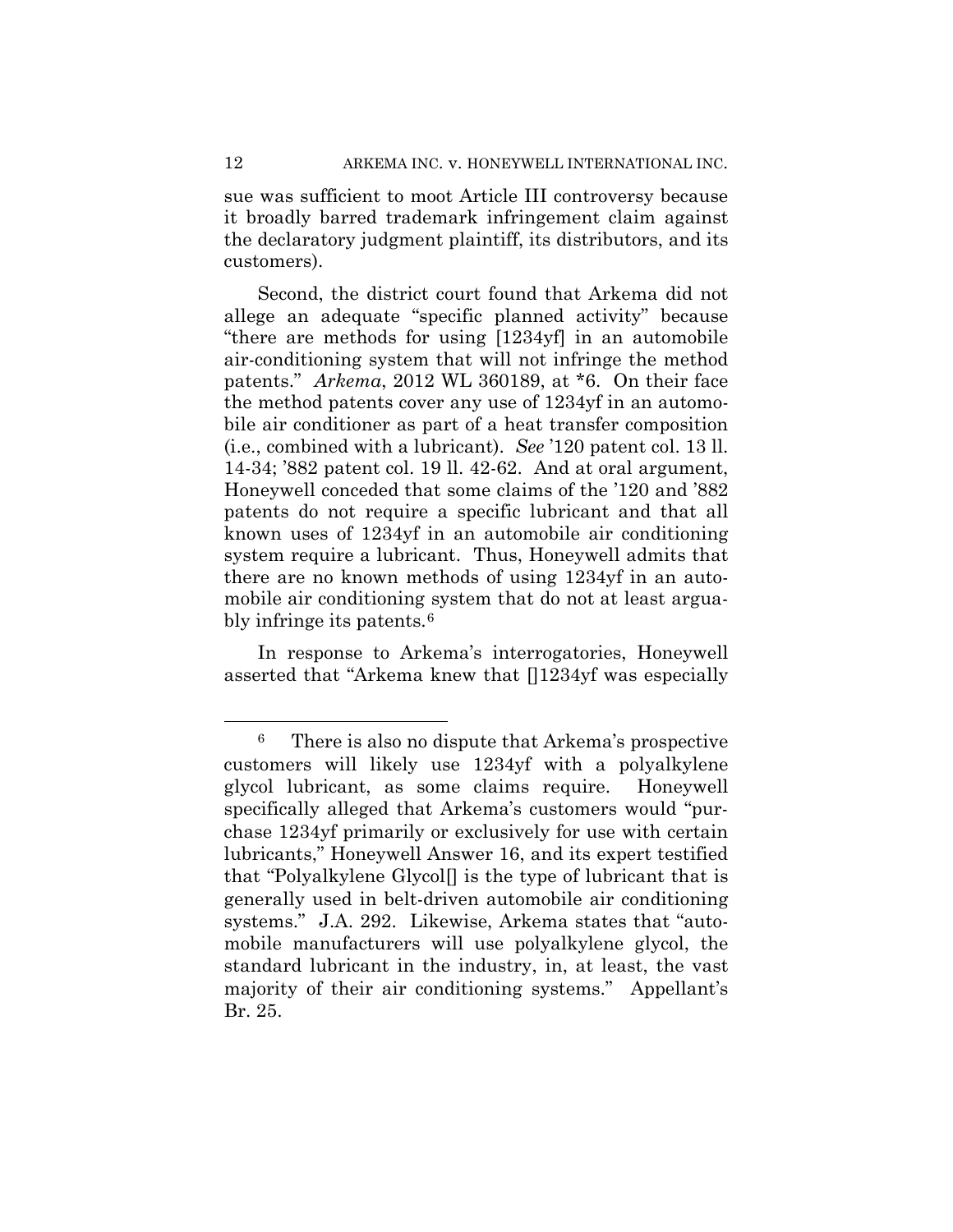made for use in air conditioning systems . . . and that noninfringing uses of [1234yf] . . . if any, were experimental and/or not substantial." J.A. 268. Similarly, Honeywell's expert, Donald B. Bivens, testified that 1234yf "is not a common component suitable for substantial noninfringing uses." J.A. 320. And while a party need not concede infringement to demonstrate a justiciable controversy, *see Arrowhead Indus. Water, Inc. v. Ecolochem, Inc.*, 846 F.2d 731, 738 (Fed. Cir. 1988), Arkema admits that "there are no non-infringing uses for 1234yf as a refrigerant in automobile air-conditioning systems" and that "*any* design employing 1234yf in an automobile will infringe the broad claims of the new patents." Appellant's Br. 33. So too there can hardly be any question that Arkema would arguably be liable for induced infringement if it sells 1234yf for use in automobile air conditioning systems. Where, as here, there is no dispute that the intended use would be at least arguably infringing and actively encouraged by the declaratory judgment plaintiff, a controversy is "sufficiently real" for the purposes of declaratory judgment jurisdiction.

Third, the district court found that any "threshold acts of direct infringement are not sufficiently immediate to create a justiciable controversy" because "the first predicted commercial launch of any product using [1234yf] is at least one year away." *Arkema*, 2012 WL 360189, at \*6. Honeywell does not dispute that long-term supply contracts are already being signed. Indeed, Honeywell's expert Thomas R. Varner testified that Honeywell and other suppliers of 1234yf have already entered into numerous long-term contracts to supply 1234yf to automobile manufacturers. Such circumstances have put Arkema in a *present* position of either committing to contracts that could expose it to liability for indirect infringement or abandoning its plans to supply 1234yf to automobile manufacturers in the United States. Therefore, Arkema's need for a declaratory judgment clarifying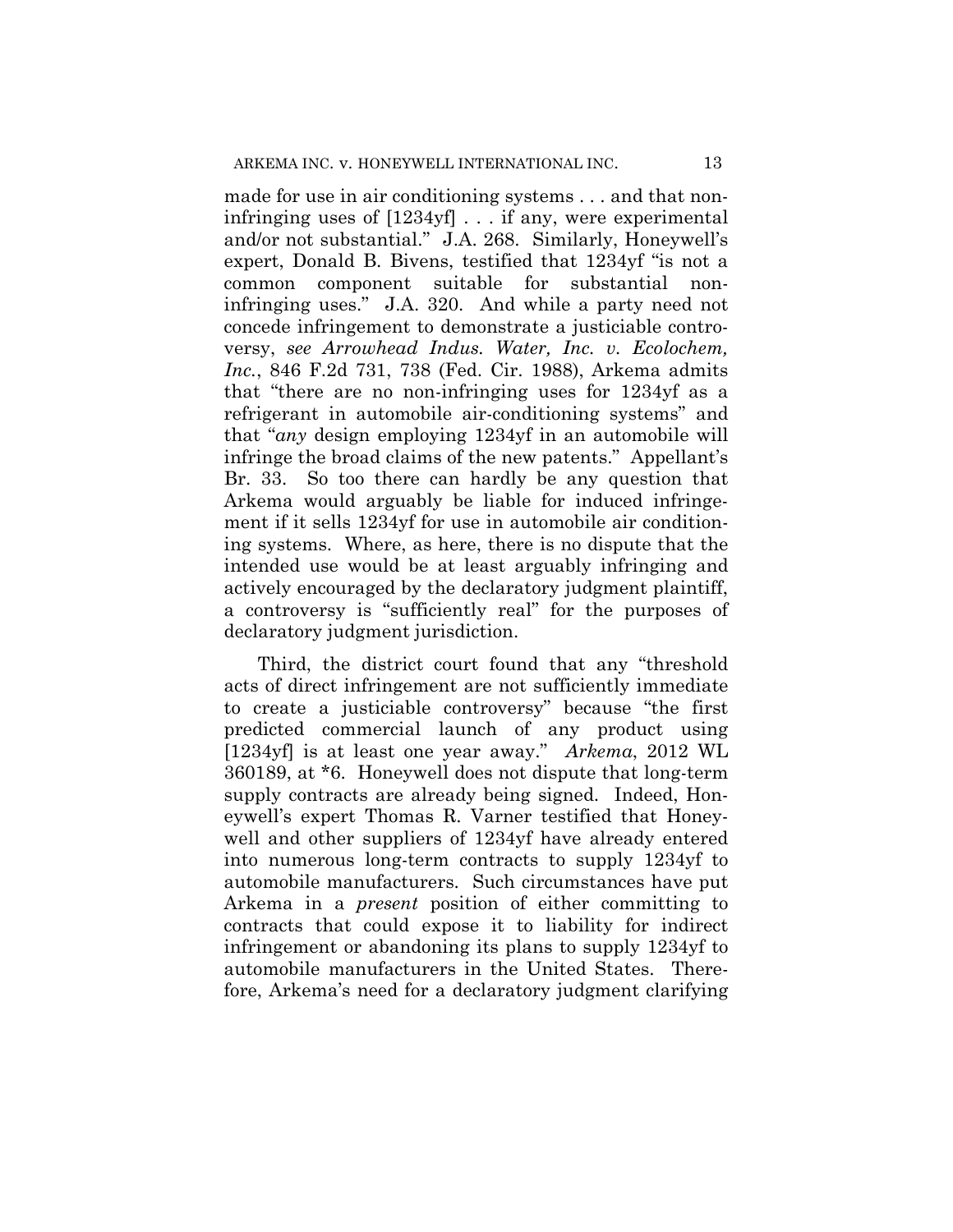its rights is sufficiently immediate under Article III. *See MedImmune*, 549 U.S. at 134.

This is not a case where the declaratory judgment plaintiff alleged only that it would "consider" potentially infringing activities.7 Rather, Arkema alleges a present intent to supply automobile manufacturers in the United States with 1234yf for potentially infringing uses. Nor is this a case where "the accused infringers had not distributed sales literature [or] prepared to solicit orders." *Lang v. Pac. Marine & Supply Co.*, 895 F.2d 761, 765 (Fed. Cir. 1990). Honeywell's own allegations state that Arkema is marketing 1234yf to automobile manufacturers in the United States, and Arkema admits that it has already responded to at least one supply request from a U.S. automobile manufacturer and that it is "poised to respond to other requests for quotations to supply 1234yf." First Supp. Compl. 7, *Arkema, Inc. v. Honeywell Int'l, Inc.*, No. 10-CV-2886 (E.D. Pa. Dec. 15, 2011), ECF No. 58-1.

Finally, the district court concluded that Arkema had not satisfied the "'reality' requirement" under *MedImmune* because it "has not demonstrated that the design of its customers' products . . . is sufficiently fixed." *Arkema*, 2012 WL 360189, at \*6. As discussed above, however, Arkema's relevant plans are clear. It intends to offer 1234yf for use in automobile air conditioning systems. Honeywell's expert Dr. Varner testified that "[b]oth

<sup>7</sup> *E.g.*, *Ass'n of Molecular Pathology v. U.S. Patent & Trademark Office*, 689 F.3d 1303, 1321 (Fed. Cir. 2012) (holding that doctors who alleged only that they would "consider" resuming potentially infringing activities lacked standing to seek a declaratory judgment); *Benitec Austl., Ltd. v. Nucleonics, Inc.*, 495 F.3d 1340, 1346 (Fed. Cir. 2008) (finding that the declaratory judgment plaintiff lacked standing because it admitted that it did not anticipate pursuing infringing activity for several years, "if ever").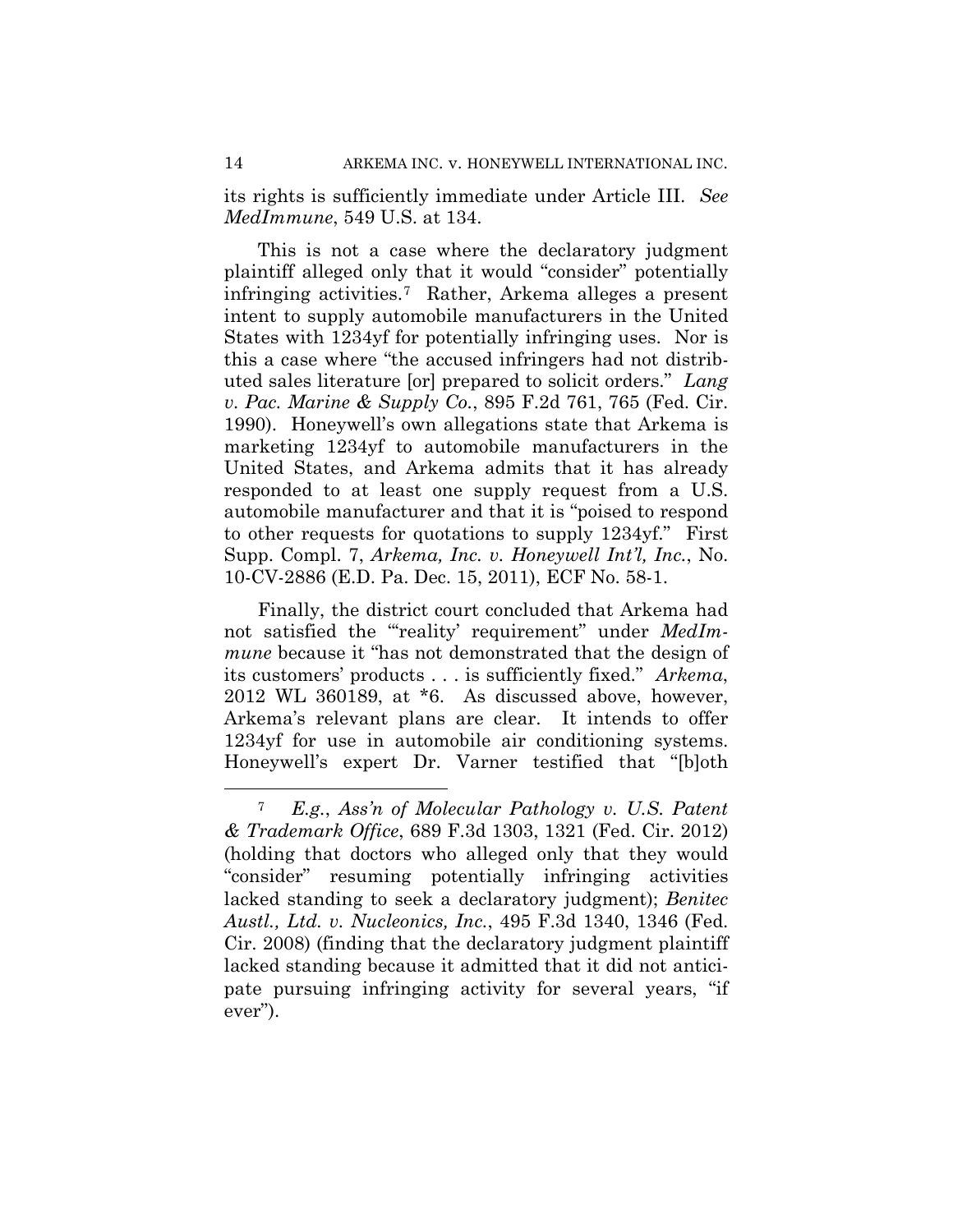Arkema and Honeywell provided quotes to supply [1234yf] to automobile manufacturers *for use as the refrigerant component of heat transfer compositions for automobile air conditioning systems*." J.A. 376 (emphasis added). Dr. Varner also repeatedly emphasized the "high demand for [1234yf] *in heat transfer compositions in air conditioning systems*." J.A. 381 (emphasis added). This is not a situation in which there is uncertainty about whether the supplier's product is going to be used in a way that might or might not infringe the patentee's rights.8 Rather, the contentions of both parties make clear that Arkema's prospective customers plan to use 1234yf with a lubricant in automobile air conditioning systems. Any uncertainty concerning the precise parameters under which automobile manufacturers will use 1234yf is irrelevant because Honeywell's patents are not limited to a particular set of parameters.

Accordingly, we conclude that the controversy between Arkema and Honeywell regarding the '120 and '882 patents is "of sufficient immediacy and reality to warrant the issuance of a declaratory judgment." *MedImmune*, 549 U.S. at 127.

#### CONCLUSION

We hold that the district court erred in denying Arkema leave to supplement its complaint by adding declaratory judgment claims regarding the '120 and '882 patents. There is an Article III case or controversy between Arkema and Honeywell regarding the infringement

<sup>8</sup> *E.g.*, *Matthews Int'l Corp. v. Biosafe Eng'g, LLC*, 695 F.3d 1322, 1330-31 (Fed. Cir. 2012) (declaratory judgment plaintiff's claim lacked sufficient reality when the equipment it sold could be operated using either infringing or non-infringing parameters, and the plaintiff did not allege that the equipment would be operated using infringing parameters).